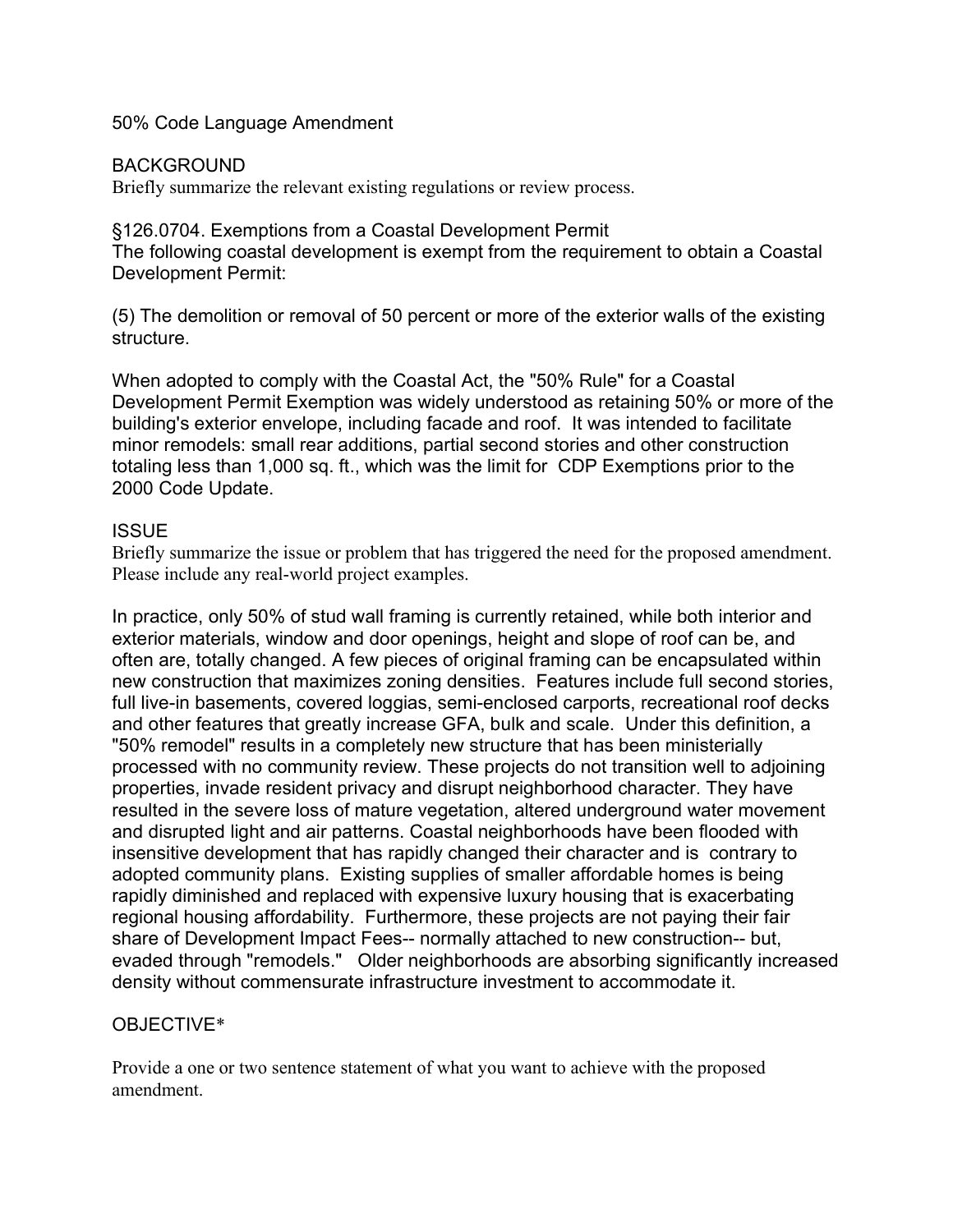Continue to allow exemptions for rehabilitation and minor additions in the Coastal Zone, as intended. But, require more extensive projects (redefined as "remodels" under current staff interpretation) to obtain a Coastal Development Permit that includes community review, where many negative effects associated with new construction currently using the 50% CDP Exemption could be minimized or mitigated through redesign.

## SOLUTION\*

Briefly summarize how you propose to address the issue and achieve the objective with your proposed amendments.

This proposal more clearly defines what types of projects qualify for Coastal Development Permit Exemptions and how to determine 50% of an existing structure.

Project Type: Rehabilitation

Rehabilitation keeps existing structures in service through environmental, technical and structural upgrades. These include low water use plumbing and irrigation; energy efficient insulation, windows and doors, lighting and HVAC systems; solar panel additions; seismic, fire and life safety upgrades.

What is 50%?

Small additions that:

A. Increase existing GFA by no more than 50%;

B. Result in a building using no more than 50% of allowable FAR; and

C. Do not involve a property that has used the 50% rule exemption within the last 3 years.

FILE ATTACHMENTS

§126.0704. Exemptions from a Coastal Development Permit The following coastal development is exempt from the requirement to obtain a Coastal Development Permit:

(5)The demolition or removal of 50 percent or more of the exterior walls of the existing structure

(5) Rehabilitation projects that:

A. Increase existing GFA by no more than 50% ,

B. Result in a building using no more than 50% of allowable FAR, and

C. Do not involve a property that has used the 50% rule exemption within the last 3 years\*